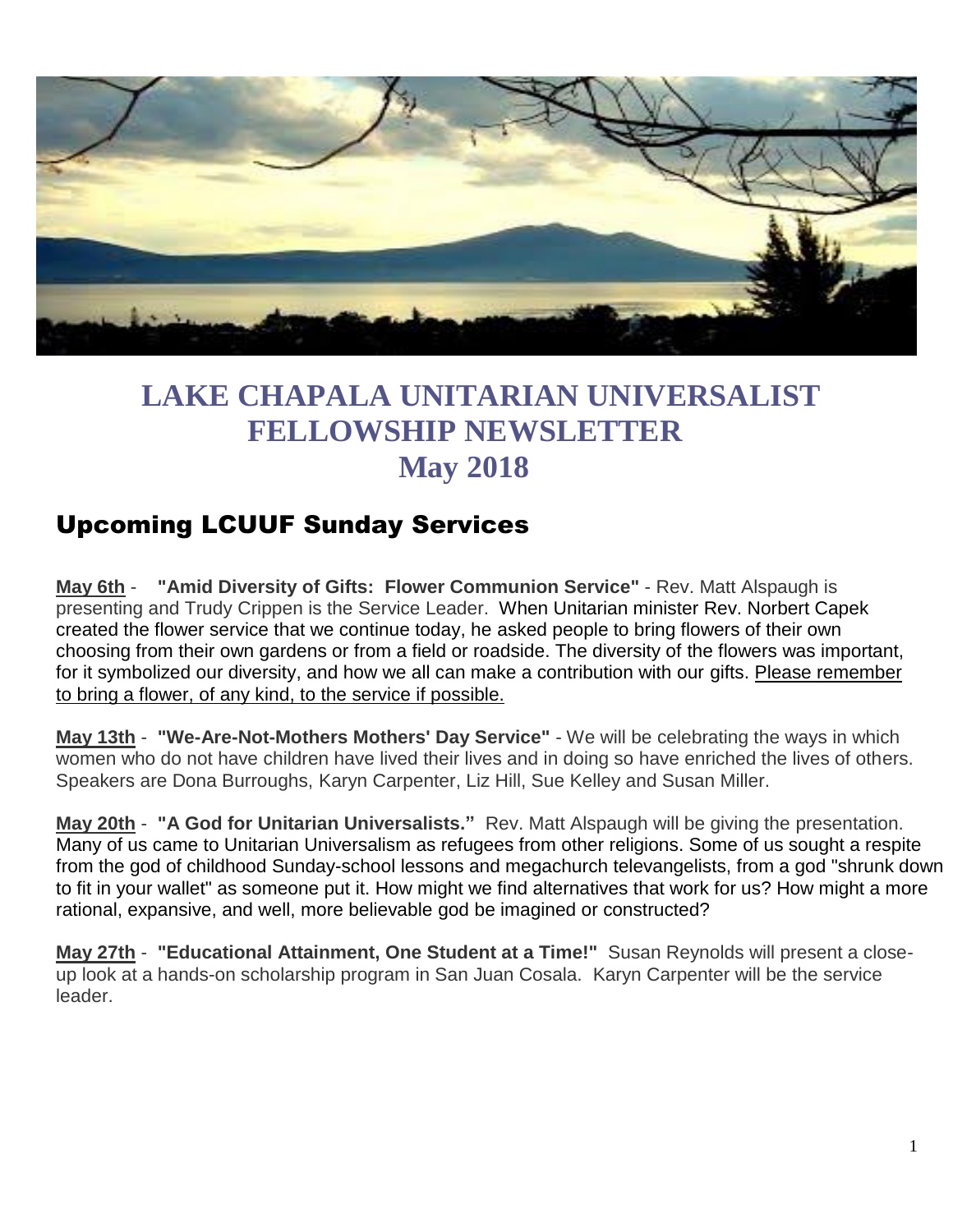

#### **Message from Rev. Matt**

"Everything changes and nothing stands still." This quote from Heraclitus is on my mind, in part because it was mentioned in a video sermon I was excerpting for a recent service. The quote is particularly prescient as I reflect on Lake Chapala UU Fellowship's — and my own — relationship with First Unitarian Universalist Church of Houston. As you may know, Rev. Daniel O'Connell, the senior minister at FUUH, has resigned, citing conflict with the church board. In situations like this, most Unitarian Universalist churches will hire an interim minister who helps them do specific developmental work as they separately begin the process of searching for a new senior minister. The FUUH board plans to follow this process, hiring an interim to start in late August, with a one-year contract renewable for up to two years. Meanwhile we will continue the operational and financial procedures we have in place with them.

I am sad to see Rev. O'Connell go. He had redefined FUUH as a multi-site church, merging two small UU churches into the larger Museum District campus to form "one church in three locations". He had visited LCUUF in the past and facilitated goal-setting work for the Fellowship. He was instrumental in defining a relationship between FUUH and LCUUF and in helping the fellowship create the position of part-time minister which I now fill. So I acknowledge a degree of loyalty to him and to his vision. FUUH has indicated that our financial arrangement will continue as it is where many of you pay pledges to FUUH and they in turn pay me. This is reassuring, of course. But I recognize that the coming interim years will be a time for FUUH to reflect on its mission and on what kind of church it wants to be. I'm sure the details of our relationship will change, based on the views of the interim minister and ultimately a new settled senior minister. Everything changes.

A younger Matt would have been anxious in this situation, trying to avoid or prevent change. I've come to accept the possibility and promise of change, even when it doesn't look so promising at the start. At this more mature point in my career and life, I see the changes at FUUH as creating potential for positive changes in our relationship with FUUH. We have an opportunity to discern what works well for us in the relationship, and identify possible changes so the relationship will provide even more of what is needed. And if, over time, we come to realize the relationship is not serving us, we can end it. I hope that is not the outcome, for I am inspired by the possibility of distinct congregations working together. But I accept that everything changes, nothing stands still, and we are all stronger and wiser if we are willing to flow with the change rather than resist it.



 **Share the Basket**

The Share the Basket recipient for the months of June, July and August is the children's music program in San Juan Cosala. *Musica para Crecer AC, (Music to Grow AC)* has 90 - 100 students, ages 5 - 22, who weekly sing and learn to play instruments. One-half of the weekly offerings which are not designated as pledge money, will go to this organization. More information about this organization will be shared in our June newsletter.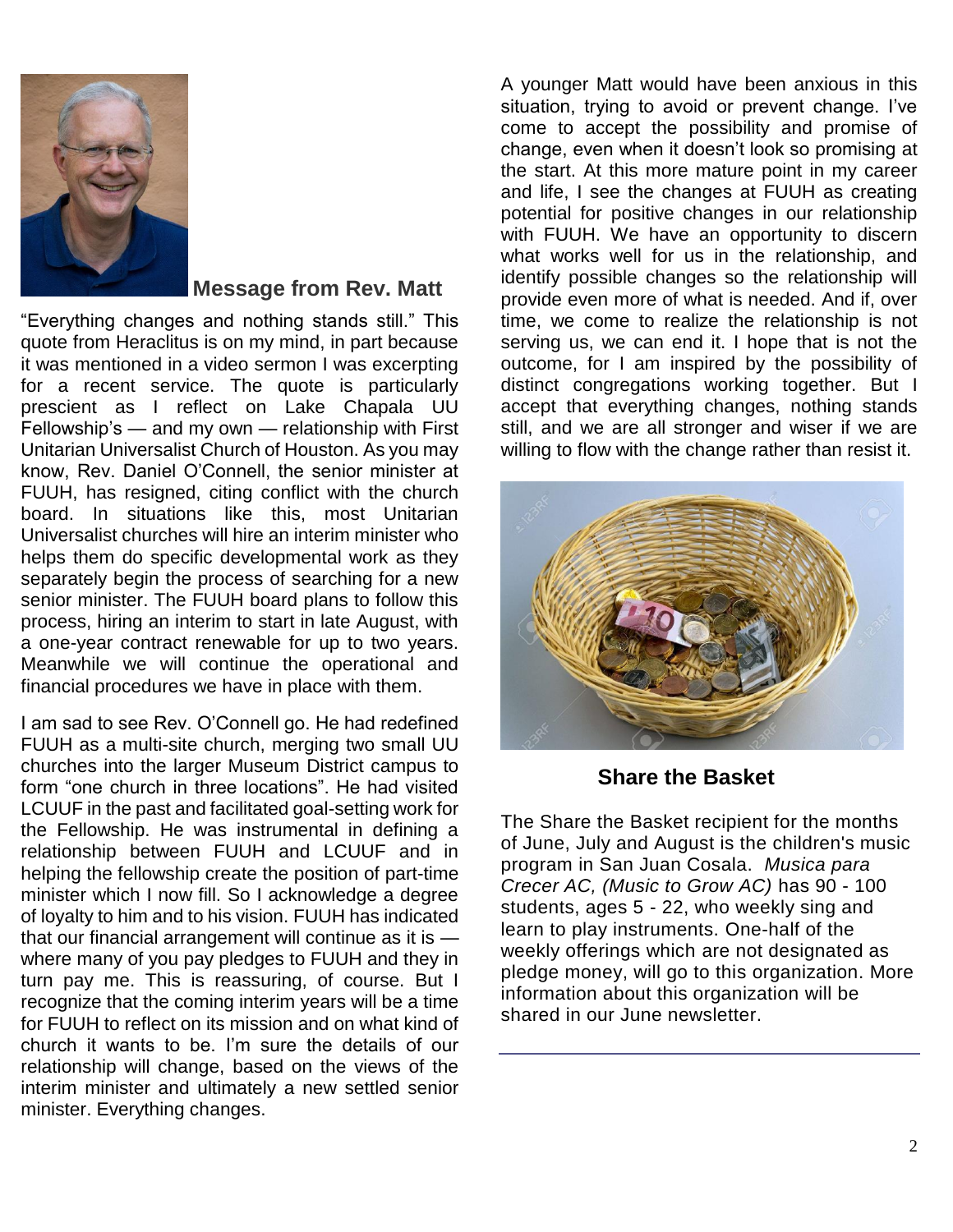

**President's** Message

This has been both an exciting month and a month of change. At the request of the Sunday Service Committee, the Board both approved the acquisition of an electric keyboard to replace our piano. As soon as we are able to safely store the new keyboard we will begin using it for our services. Rodrigo Leal has already used it in practice and has given an enthusiastic thumbs-up. After approval from Sue Kelley (who donated our old piano) it was decided to donate it to *Musica Para Crecer, AC, (Music to Grow, AC*) of San Juan Cosala. Their Children's Choir has performed for us several times. Danny Medeles and Rodrigo Leal helped get this program off the ground several years ago and welcomed our donation warmly, the more so as their current piano needs repair.

Our thanks to Donna Burroughs and Karyn Carpenter who visited two facilities and provided valuable information and a recommendation to the Board regarding this donation. Thanks also to Joan Ward, who contacted both facilities to see if a donated piano would be welcome. We welcome the opportunity to continue our association with this community effort in San Juan Cosala. *Musica Para Crecer, AC,* will also be the recipient of our Shared Basket program beginning in June. Perhaps they will be able to repair their piano.

The Legacy Team made a preliminary report to the Board. They have made considerable progress since being formed in January. After several meetings, including meeting with our attorney and our accountant, the team is working on a plan for people to leave a bequest to LCUUF, both in Mexico and the US. The Board was unanimously supportive and has asked the Legacy Team to continue their work and

report back with recommendations for changes to our By-Laws, and with more specifics as to what we need to do to conform with the laws in both Mexico and the United States. Thanks to Lorna Dean, Heidi MacLennan, Dave Miller, Norman Woods and Rev. Matt for their work on this project.

As you likely know, Rev. Daniel O'Connell of Houston has resigned his position with First Church in Houston. Rev. Daniel was instrumental in helping our Fellowship acquire Rev. Matt as our part-time minister, and also provided us with the ability to pay Matt from the US (as he is an employee of Houston, not directly of us). Certainly he will be missed by us, but we have been in contact with his temporary replacement, Rev. Dan King, who assures us that things will continue as usual.

The Board also approved a policy for the announcement inserts in the Sunday Bulletin and for the Bulletin Board. Details will be provided this soon.

Finally the Board requests ideas for the Shared Basket program. Please see any Board member with your thoughts and suggestions.



We bid all of our "snowbirds" a fond farewell. Safe travels and we hope to see you back again soon.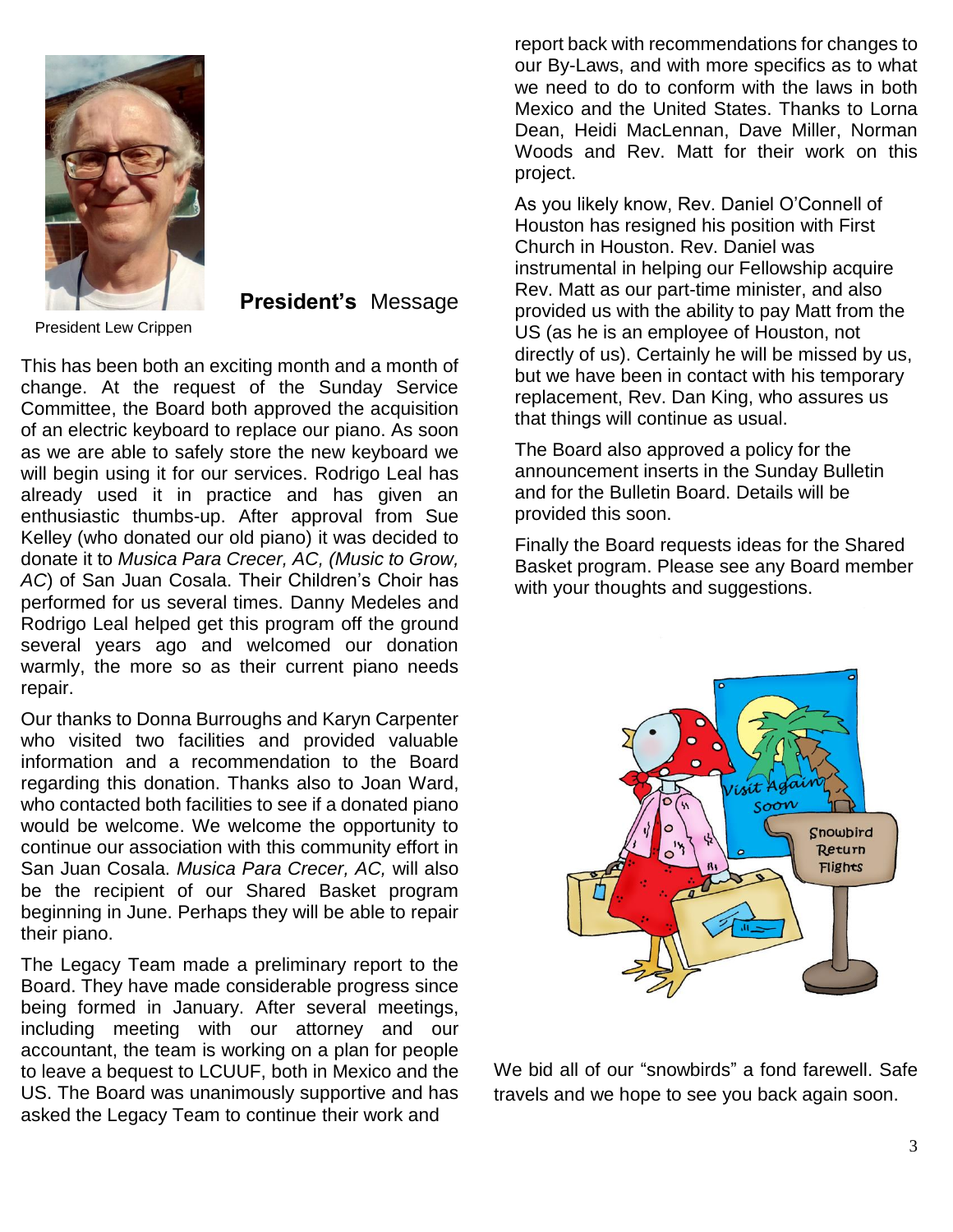

The Humanist Discussion Group will meet on May 28<sup>th</sup> at 3pm at the Fellowship. Our discussion will cover the shared economy, gentrification, loss of cultural identity and inequality. This is a complicated topic that involves the loss of identity of many of our urban centers. Our case study will be the documentary "San Francisco 2.0." Even though we are just looking at one city, it easily could be Vancouver, Seattle, Portland or any other of the main urban centers in the world. Here is a link to the documentary on You-Tube by Nancy Pelosi:

[https://www.youtube.com/watch?v=noLww\\_B](https://www.youtube.com/watch?v=noLww_BH55M) [H55M](https://www.youtube.com/watch?v=noLww_BH55M) Readings on the subject will also be sent out via e-mail to the group. If you would like to be added to the e-mailing list, please contact Bob Koches at





#### CIRCLE SUPPERS

The assignments for 2<sup>nd</sup> Quarter Circle Suppers are posted on the bulletin board and hosts have been contacted. We still have a few spaces open, so if you did not sign up, but would like to attend, contact Bob or Kathy Koches.



#### MEMBERSHIP

We need your support. Please consider volunteering to be an assistant greeter for May, June, or July, The sign-up forms on the greeter's table.

Currently our committee members are Ellen McFarland, Val Marcum, Liz Moulder, and Marty Weston (Chairperson). We have one vacancy that we want to fill. Please consider joining our committee and mention your interest to one of our committee members.

We are planning an LCUUF New Member Orientation and Ceremony to take place in September when Rev. Matt Alspaugh returns to our Fellowship. If you would like to become a member of our Fellowship, please discuss your interest with one of our committee members.



#### SUNDAY SERVICE COMMITTEE

The Sunday Service Coordinator for May and June is Susan Miller. Information regarding services can be found on the LCUUF website under "What's Happening."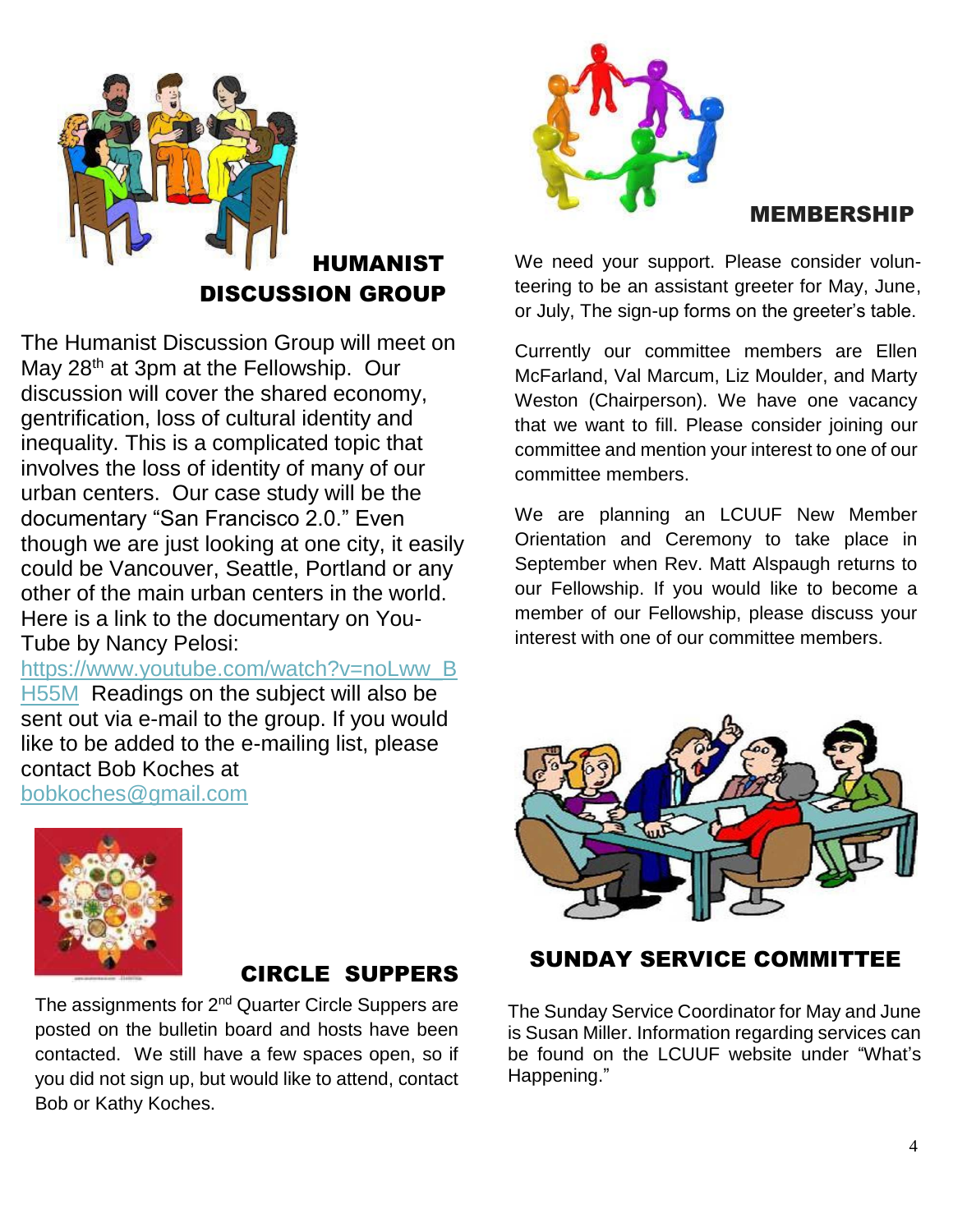

MUSIC SUB-COMMITTEE

Thank you to all of you who participated in our LCUUF choir this past season and enhanced our services with your music. The choir is now on their spring/summer break until our snowbirds return to us in the fall.

The Fellowship has purchased a Yamaha P-115 electric keyboard to replace our piano. We are in the process of obtaining a locking cabinet for storage of the piano and training people on set up and take down of the new keyboard.

The Music Sub-Committee is in the process of reviewing the revising the LCUUF hymnals and we will be working on this project over the summer months. Bob Koches, Chairman



### WOMEN'S MOVIE GROUP

The Women's Movie Group will meet on Friday, May 25<sup>th</sup>. As Joan and Jim Bellamy will be away, we will need another venue for our movie group. If you can host, please contact Kathy Koches. Also, if you would like to suggest a movie please contact Kathy at [kkoches@gmail.com](mailto:kkoches@gmail.com)



We will be going to the Food Lake Containers for our May 27<sup>th</sup> monthly luncheon out together after the service. They are located at Hildago 444C in Riberas, just west of the Fellowship on the lake side of the Careterra. Sign-up sheets will be on the welcome table beginning the 2<sup>nd</sup> Sunday in May. Please join us for this fellowship social.



### MAY BIRTHDAYS

- 11 Cate Howell 17 Sharon Merits
- 6 CB Kelley 14 Ellen McFarland
	-
- 13 Wes Weston 20 Fred Koesling



We send Get Well

Wishes to Marguerite Ponder as she recovers from back surgery and Linda Conklin as she has shoulder replacement surgery in mid-May.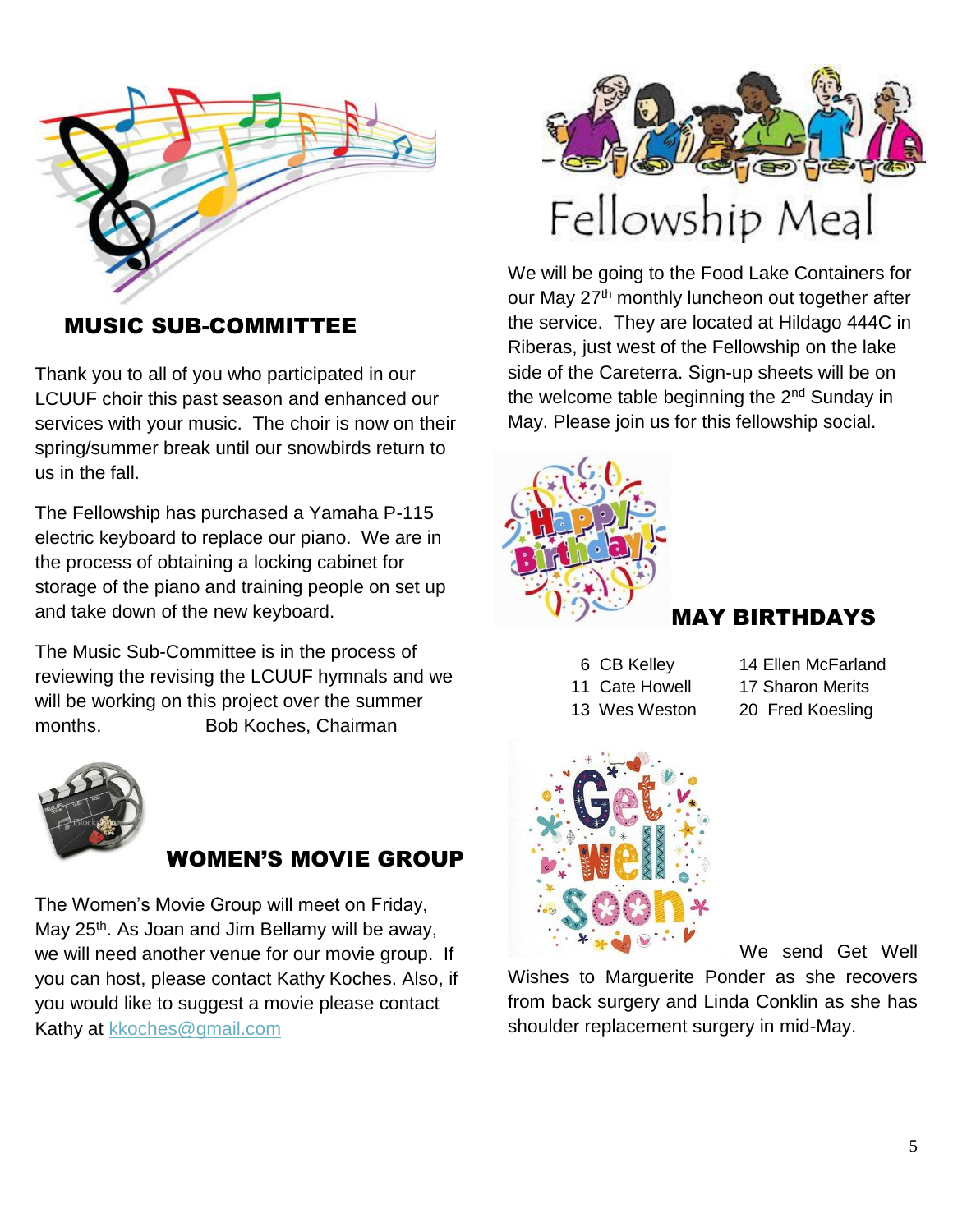



#### **MEMBER SPOTLIGHT JOHN ROAM**

As a young student at Southwest Missouri State College, John had four defined life goals: #1.to lead an interesting and enjoyable life, #2, to get an education and learn about the world, #3, to earn enough money in his life to be totally self-supporting and to maybe even leave something to his kids, and #4, to do something worthwhile. He added later that something worthwhile could be defined as being a writer, a teacher, or being in government service. Near the end of nine decades, he is proud to have done all three and achieved his life goals in spades.

He combined teaching and learning about the world by embarking overseas several times to teach English. He won a Fulbright Scholarship and taught In Greece for six months and then worked as an advisor for USAIDS (United States Agency for International Development) first in Vietnam and then Brazil. He was in Vietnam at the beginning of the war and just after the Tet Offensive, all education and agriculture advisers were called home to Washington, DC. Shortly thereafter John was transferred to Brazil. He loved all these experiences. His third foray as an ESL teacher was with Mary when, in their sixties, they both joined the Peace Corps and spent three years teaching in Poland.

He says he tried to learn all the languages of the countries in which he was fortunate enough to live, but the worst was Vietnamese which is a tonal language and being tone deaf, he found that

especially difficult. Now, like the rest of us, he chugs along trying to speak Spanish with some fluency.

In amongst all these travels, he married, had two kids, and became a regular public school teacher. He taught math and English at the high school and college levels, and also at college he taught education to prospective teachers. He quickly moved up the career ladder, ending as an administrator. One of the jobs he enjoyed most was interviewing new teachers – he loved meeting all these new people. Mary says that he was much admired by his staff and co-workers.

Before he embarked on his teaching career, however, John joined the Army as a paratrooper, where he decided his ambition was to be a pilot. He transferred to the Air Force and started his pilot training. He did well in basic, but tells some funny stories about his advanced training. Once while training in a T6 and with an instructor in the back seat, he bounced the aircraft three times while landing and had to endure the instructor yelling each time "whoopee". Kind of cheeky, methinks.

Landing was his Waterloo. His final straw (to mix metaphors) was, when landing during training, he broke the nose wheel of his BT25 multi engine aircraft. The powers-that-be suggested that perhaps navigator school was more suited to his talents. However, that was not *his* goal, so he departed the military, earned his master's degree in Administration on the GI bill, and didn't look back.

In 1964, he joined a flying club, bought a small aircraft, and learned to fly it. A few years later, selling the aircraft and leaving the flying club marked the end of his flying career, but not the end of his adventures.

After he and Mary married in 1985, they bought an RV and travelled all over Canada, the United States, and Mexico. He recalls seeing the homes of Anne of Green Gables and of Anne Murray in the Maritime Provinces.